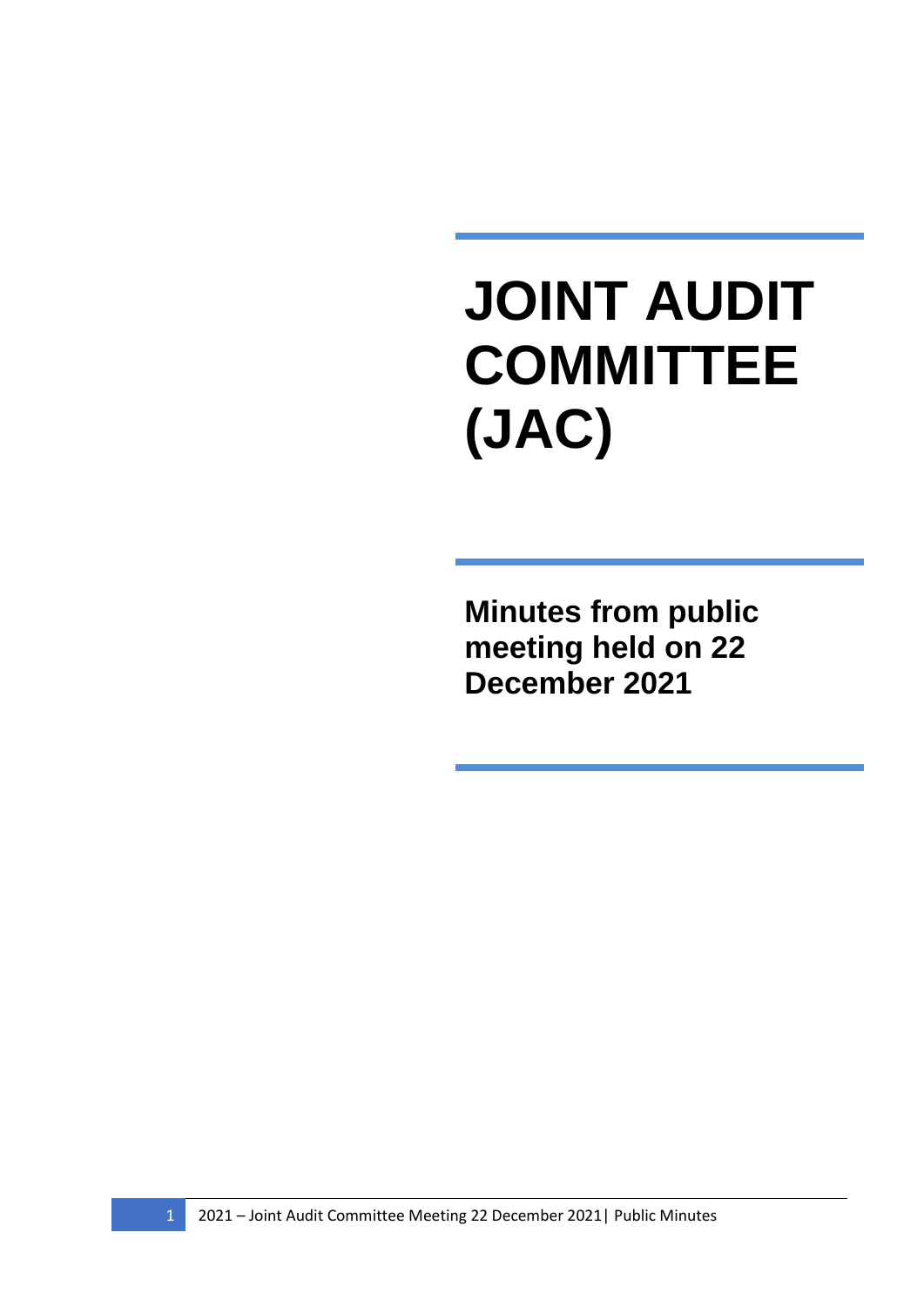

west midlands<br>police and crime<br>commissioner



## **JOINT AUDIT COMMITTEE (JAC) PUBLIC MINUTES**

Notes of the meeting held on 22 December 2021 at 9:30am. This meeting was held virtually and broadcast live on YouTube

## **Present:**

| Sue Davis<br><b>Richard Hollands</b><br>$\sim$ 10<br>Cath Hannon<br>Mark Kenyon<br>Lynn Joyce<br><b>Service State</b><br>Jonathan Jardine :<br>Gemma Brookes : : | <b>Contractor</b><br>$\mathcal{L}^{\text{max}}$ | Chair<br>Vice Chair<br><b>Board Member</b><br>Chief Finance Officer - PCC<br>Head of Internal Audit - PCC<br>Chief Executive - PCC<br>Internal Audit - PCC<br>Internal Audit - PCC |
|------------------------------------------------------------------------------------------------------------------------------------------------------------------|-------------------------------------------------|------------------------------------------------------------------------------------------------------------------------------------------------------------------------------------|
| Parmila Dadra                                                                                                                                                    | $\sim 1000$                                     |                                                                                                                                                                                    |
|                                                                                                                                                                  |                                                 |                                                                                                                                                                                    |
| Vanessa Jardine<br>$\sim$ 1.                                                                                                                                     |                                                 | Deputy Chief Constable - WMP                                                                                                                                                       |
| Neil Chamberlain<br>$\sim 10$                                                                                                                                    |                                                 | Director of Commercial Services - WMP                                                                                                                                              |
| Sam Ridding                                                                                                                                                      | $\sim 10^{-11}$                                 | Head of Professional Standards - WMP                                                                                                                                               |
| Veronica Ejizu<br><b>Contractor</b>                                                                                                                              |                                                 | Governance, Risk and Assurance Senior Manager - WMP                                                                                                                                |
| Harry Barton                                                                                                                                                     |                                                 | Head of Strategy and Direction - WMP                                                                                                                                               |

| 502 | Item 1 - Apologies                                                                                                                                                                                                                                               |
|-----|------------------------------------------------------------------------------------------------------------------------------------------------------------------------------------------------------------------------------------------------------------------|
|     | The Chair welcomed everyone to the meeting.                                                                                                                                                                                                                      |
|     | Apologies were received from Organisational Learning and Risk Manager Rachel Jones-Burns and<br>Board Members Charmaine Burton and Bhupinder Gakhal.                                                                                                             |
| 503 | <b>Item 2 - Declarations of Interest</b>                                                                                                                                                                                                                         |
|     | There were no declarations of interest raised.                                                                                                                                                                                                                   |
| 504 | Item 3 – Minutes of the last meeting                                                                                                                                                                                                                             |
|     | The minutes of the previous meeting held on 29 September 2021 were considered and one<br>amendment identified – The Deputy Chief Constable was not listed as an attendee when she was in<br>attendance and is referenced in the minutes. This will be corrected. |
| 505 | <b>Item 4 - Matters Arising</b>                                                                                                                                                                                                                                  |
|     | As discussed within the previous Committee Meeting, Members will be undertaking a risk training<br>session in January 2022 which will include their input into the risk appetite statement.                                                                      |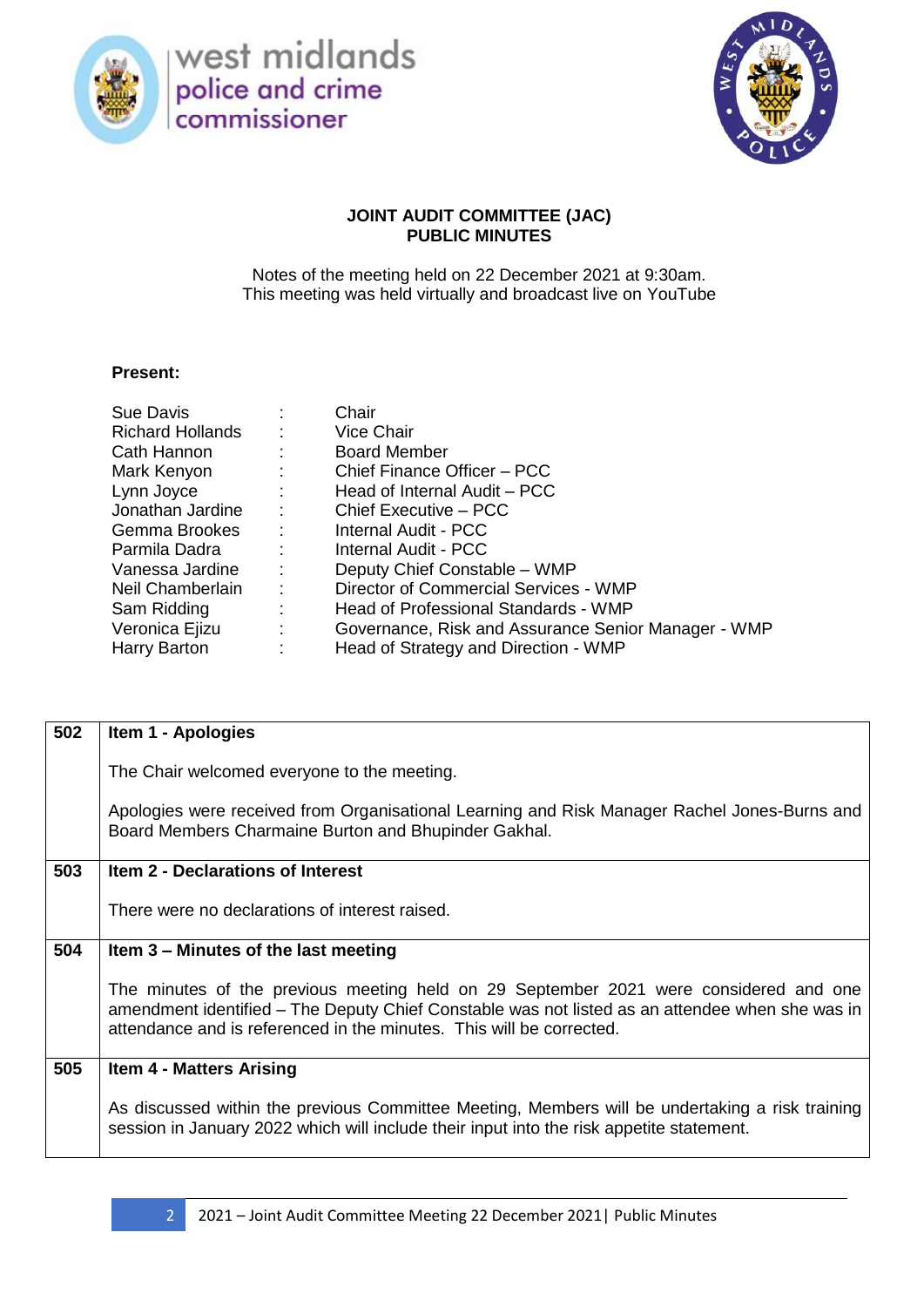| 506 | Item 5 - Risk Management Update, including Force Risk Register and OPCC Risk Register<br>Presented by Mark Kenyon and Veronica Ejizu.                                                                                                                                                                                                                                                                                         |
|-----|-------------------------------------------------------------------------------------------------------------------------------------------------------------------------------------------------------------------------------------------------------------------------------------------------------------------------------------------------------------------------------------------------------------------------------|
|     | The report was circulated in advance of the meeting and therefore Mark Kenyon and Veronica Ejizu<br>highlighted the key points from this report:                                                                                                                                                                                                                                                                              |
|     | <b>Force Risk Register</b><br>Since the previous meeting there has been one additional risk added to the Corporate Risk<br>$\bullet$<br>Register and one risk has been closed.<br>There is a slight reduction in two risks. The police cadet leader safeguarding risk has seen<br>$\bullet$<br>mandatory training compliance increase from 60 to 81%. Due to staff turnover, this may never                                   |
|     | reach 100%. The police uplift has slightly reduced as the application programme has been<br>temporarily paused until the spring, but there does remain an inherent risk around the student<br>training programme.                                                                                                                                                                                                             |
|     | Due to increased infection rates and government restrictions, the pandemic may have a<br>$\bullet$<br>further impact on the number of risks.<br>The risk concerning Resourcing Mutual Aid for COP 26 has been closed. This is now being<br>$\bullet$                                                                                                                                                                          |
|     | managed under a reflective learning process.<br>A new risk has been added to the Corporate Risk Register concerning probation and data<br>sharing. This is categorised as critical.                                                                                                                                                                                                                                           |
|     | For the next quarter the Force plan to develop action plans in order to mitigate risks down as<br>the risk scores have remained stable.                                                                                                                                                                                                                                                                                       |
|     | The Chair advised that the Committee are pleased to hear that the cadet leaders who are awaiting<br>the mandatory training are paused from carrying out leadership duties.                                                                                                                                                                                                                                                    |
|     | Richard Hollands thanked Veronica Ejizu for the detailed report and asked if there was an<br>$\overline{\phantom{a}}$<br>estimated completion date for when the cadet leaders have completed training within a<br>reasonable percentage.                                                                                                                                                                                      |
|     | Veronica Ejizu responded that the figure provided is as of November 2021 and an updated figure and<br>indicative date can be obtained and provided within the next Committee Meeting if required.                                                                                                                                                                                                                             |
|     | Richard Hollands asked if this figure stays at 81%, what would be the operational impact on<br>the organisation?                                                                                                                                                                                                                                                                                                              |
|     | Veronica Ejizu advised that this would be dependent upon the number of cadet leaders and could<br>result in reducing the number of intakes or reducing the services of the cadet programme. The<br>number of leaders in place reflects the services and offering that the Force can provide.                                                                                                                                  |
|     | Richard Hollands asked if training was solely delivered in person and if the Force are limiting<br>themselves by doing so in light of the ongoing pandemic. (CRR 16 & 18)                                                                                                                                                                                                                                                     |
|     | Veronica Ejizu advised that the current training backlog was as a result of the pandemic along with<br>cancellations due to various reasons, including staff absences. In most cases training is delivered in<br>person. The Force are completing a review to consider alternative options to deliver certain types of<br>training but some training required for particular skills may still need to be delivered in person. |
|     | Richard Hollands advised it would be helpful for members to receive information as to whether<br>the Force are making inroads into the training backlog and if this will be a long-term issue.                                                                                                                                                                                                                                |
|     | Veronica Ejizu agreed to report back on this.                                                                                                                                                                                                                                                                                                                                                                                 |
|     | Cath Hannon referred to the number of new risks appearing on the Corporate Risk Register<br>and questioned if this was due to the new regime or if there is an issue developing within<br>those particular areas. Cath also referred to the data for the Parole Board and asked what                                                                                                                                          |
|     | 2021 - Joint Audit Committee Meeting 22 December 2021   Public Minutes                                                                                                                                                                                                                                                                                                                                                        |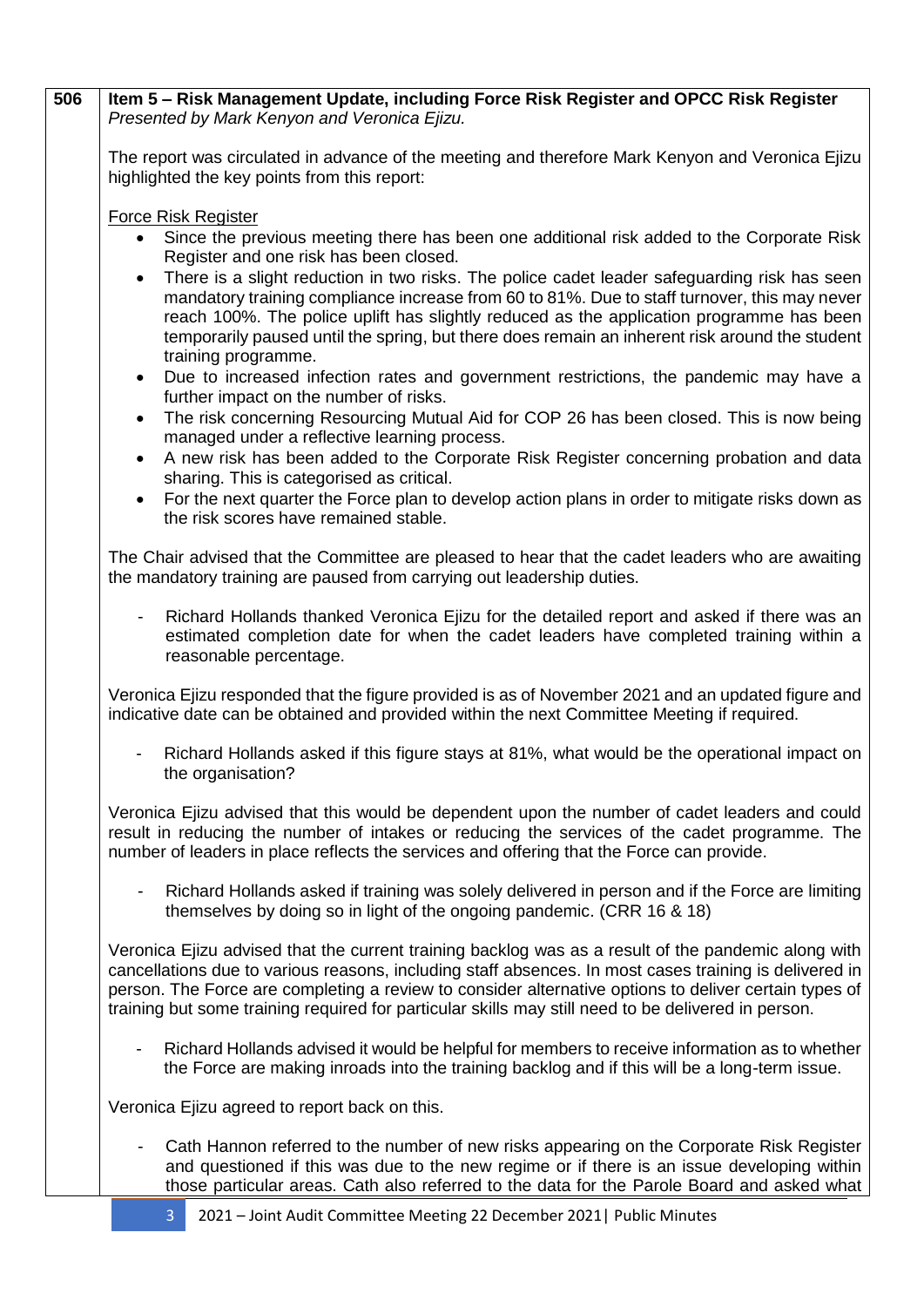has changed to add this onto the Register. Finally, Cath asked how student officers may be failing their university modules, as in previous meetings a rigid structure of providing support has been discussed.

Veronica Ejizu responded that the new risks have been added to the register due to the new regime. For this particular quarter there has been one additional risk added to the Corporate Risk Register as the new regime has been embedded into the organisation with risks being escalated upwards. The Force now have a process in place around risk management, highlighting even those risks that are temporary; they are identified and highlighted with mitigations taking place as soon as possible due to the implementation of the action plan. The new risks added to the register are well recognised and have more oversight and scrutiny as a result.

The Chair recognised that this describes a dynamic risk process which is what the Committee wants to see.

In terms of recruitment, Veronica Ejizu advised that she could provide information relating to this within the next Committee meeting as a cohort of student officers have recently graduated. The portfolio is aware of this particular risk and additional support measures are being put into place.

- Richard Hollands referred to Paragraph 2.6 of the report and asked for clarification on whether the IT system has been implemented or has a vendor/product been chosen?

Veronica Ejizu clarified that the Probation Service and National Freedom of Information Team are close to finalising the information sharing agreement which aims to control risks better. At present, an IT solution is under consideration in order to mitigate risks. The gross risk and net risk remain the same.

Richard Hollands highlighted that the risk concerning alarms management was discussed within the previous meeting as an area of concern and asked if there has there been any progress?

Veronica Ejizu confirmed that there has not been a significant amount of progress although the ownership of this risk has moved to a new portfolio area within the Force. The main issue is that the system is outdated and if parts require repairments, alternative parts are not available. A decision needs to be made on how to effectively manage and treat this risk moving forward. This could possibly involve investment in an updated digital system.

The Chair added that this does not appear to demonstrate sufficient forward thinking. The Committee would like to see improved forward planning and recognition of risks to avoid meeting a critical problem.

Veronica Ejizu assured members that throughout the next quarter the Force will be focusing on the implementation of action plans. There may not be a change in scores, however the profile will be different.

## OPCC Risk Register

- The OPCC Risk Register is still work in progress, however the document provides a structure of how the OPCC will respond to risk.
- The risks will be managed around the functions of the PCC as well as any risks relating to the delivery of the Police and Crime Plan. There is a slight overlap between delivering the Police and Crime Plan and the functions of the PCC.
- There are scores against risks relating to the particular functions of the PCC and then general themes have been collated from the delivery of the Police and Crime Plan for those items within the delivery plan categorised as red.
- The OPCC aim to bring in a new category on the register if actions are complete. Tracking scores and direction of travel features will be introduced as the register is further developed.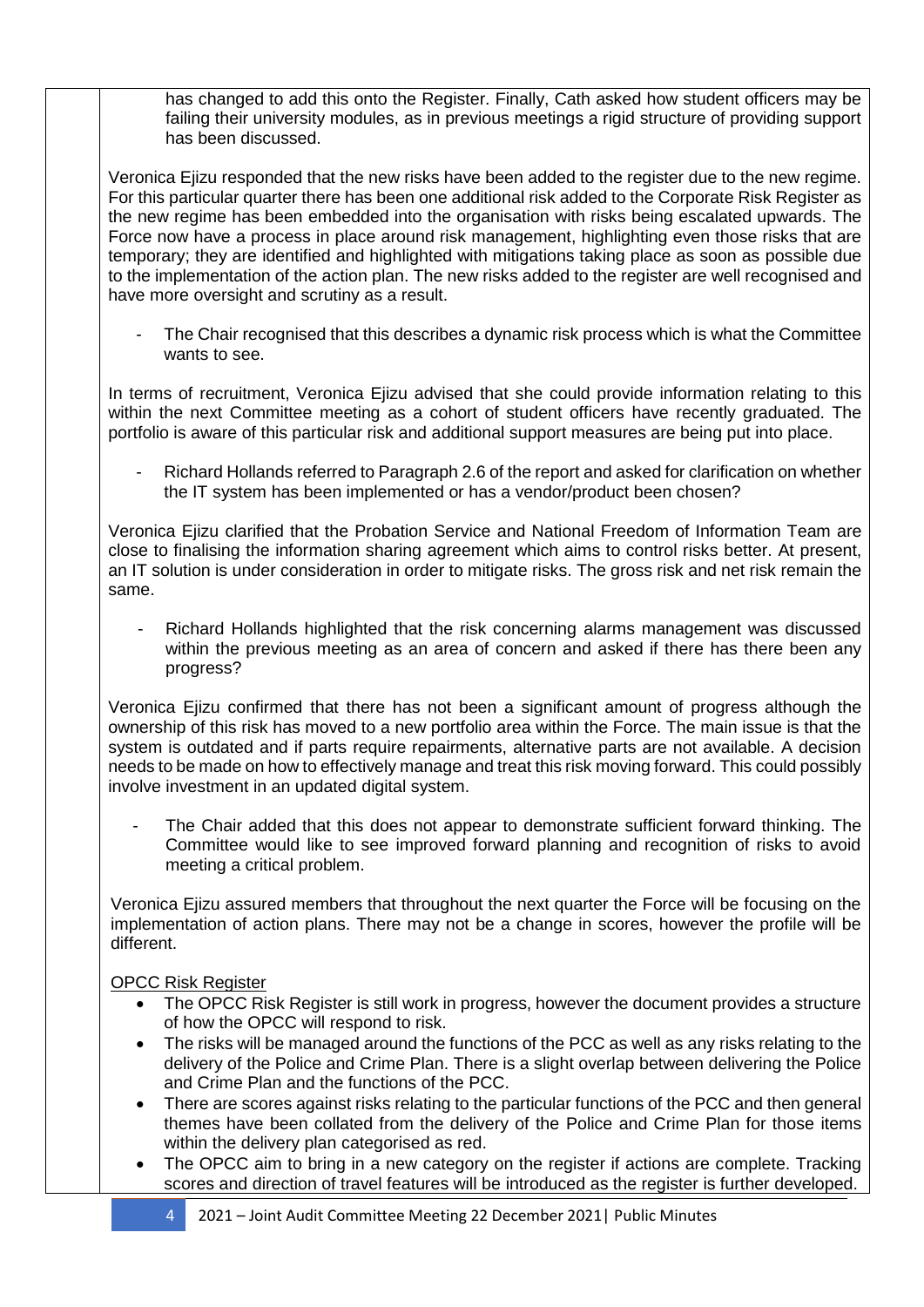|     | General themes identified affect a number of areas, for example Resources. The VRU is<br>specifically grant funded and the OPCC are unsure on future commissioning activity which<br>may impact services across the organisation. The organisation also faces a number of cost<br>pressures, including inflation, potential pay awards etc.<br>The development of performance indicators within the Police and Crime Plan is still work in<br>$\bullet$                                                                                                                                                                                                                                                                                                         |
|-----|-----------------------------------------------------------------------------------------------------------------------------------------------------------------------------------------------------------------------------------------------------------------------------------------------------------------------------------------------------------------------------------------------------------------------------------------------------------------------------------------------------------------------------------------------------------------------------------------------------------------------------------------------------------------------------------------------------------------------------------------------------------------|
|     | progress, and performance in some of the Force areas is a concern. This will be brought to<br>the Member's training session in January 2022.                                                                                                                                                                                                                                                                                                                                                                                                                                                                                                                                                                                                                    |
|     | The consequences of the risks can be developed further within the report.<br>$\bullet$                                                                                                                                                                                                                                                                                                                                                                                                                                                                                                                                                                                                                                                                          |
|     | The OPCC are reliant on public sector partners for the delivery of the Police and Crime Plan<br>$\bullet$                                                                                                                                                                                                                                                                                                                                                                                                                                                                                                                                                                                                                                                       |
|     | The Chair highlighted that it's helpful there is information included from the outset concerning the<br>risks of the functions of the OPCC. The previous Risk Register did not include this.                                                                                                                                                                                                                                                                                                                                                                                                                                                                                                                                                                    |
| 507 | Item 6 - HMICFRS Update                                                                                                                                                                                                                                                                                                                                                                                                                                                                                                                                                                                                                                                                                                                                         |
|     | Presented by Harry Barton.                                                                                                                                                                                                                                                                                                                                                                                                                                                                                                                                                                                                                                                                                                                                      |
|     | The report was circulated in advance of the meeting and therefore Harry Barton highlighted the key<br>points from this report:                                                                                                                                                                                                                                                                                                                                                                                                                                                                                                                                                                                                                                  |
|     | The outcome of the PEEL inspection was received in October 2021. The report includes an<br>outline of this inspection and a link to the full document.                                                                                                                                                                                                                                                                                                                                                                                                                                                                                                                                                                                                          |
|     | There are two upcoming thematic inspections concerning online sexual abuse and the<br>$\bullet$<br>exploitation of children along with serious youth violence.                                                                                                                                                                                                                                                                                                                                                                                                                                                                                                                                                                                                  |
|     | At least 3 other inspections will take place in the first half of 2022, one of which is a joint<br>$\bullet$<br>inspection following the death of Arthur Labinjo-Hughes.                                                                                                                                                                                                                                                                                                                                                                                                                                                                                                                                                                                        |
|     | The Chair observed that the inspection has picked up concerns that were subject of internal<br>audit reports and asked if internal audit reports are provided to the inspectorate?                                                                                                                                                                                                                                                                                                                                                                                                                                                                                                                                                                              |
|     | Harry Barton responded that there is not a specific request from HMICFRS to view internal audit<br>reports habitually. Should there be a thematic inspection covering an area that internal audit has<br>reported on then the report may be shared.                                                                                                                                                                                                                                                                                                                                                                                                                                                                                                             |
|     | Lynn Joyce added that occasionally, where the internal audit team has undertaken an audit that<br>HMICFRS are aware of, they will request the report. HMICFRS will also meet with the auditor that<br>completed the review to discuss the findings; interaction has taken place during the missing people<br>and RASSO audits. We are continuing to build this relationship and HMICFRS have access to<br>findings if necessary.                                                                                                                                                                                                                                                                                                                                |
|     | The Chair asked the Deputy Chief Constable if the findings of the PEEL inspection coincide<br>with where WMP think they are?                                                                                                                                                                                                                                                                                                                                                                                                                                                                                                                                                                                                                                    |
|     | DCC Vanessa Jardine responded that broadly speaking the findings reflect the Force's view of the<br>organisation. Before the inspection the Force completed a strategic briefing with HMICFRS providing<br>an up to date current position and HMICFRS shouldn't find anything we don't already know about.<br>The Force were broadly pleased with the findings of the inspection. However, the Force challenged<br>HMICFRS in relation to the concerns raised regarding Neighbourhood Policing that needed greater<br>clarification. This was an impact of the pandemic and the inability of HMICFRS being unable to visit<br>the Force and talk to focus groups, undertake interviews and complete drop in sessions. HMICFRS<br>accepted the Force's comments. |
|     | Cath Hannon highlighted that demand is a key theme and the crime recording rules have<br>changed adding to a paperwork system.                                                                                                                                                                                                                                                                                                                                                                                                                                                                                                                                                                                                                                  |
|     | DCC Vanessa Jardine responded that the HMICFRS recognised areas of improvement in Crime Data<br>Integrity. Overall, the Force are comfortable with the level of crime recording although on occasion                                                                                                                                                                                                                                                                                                                                                                                                                                                                                                                                                            |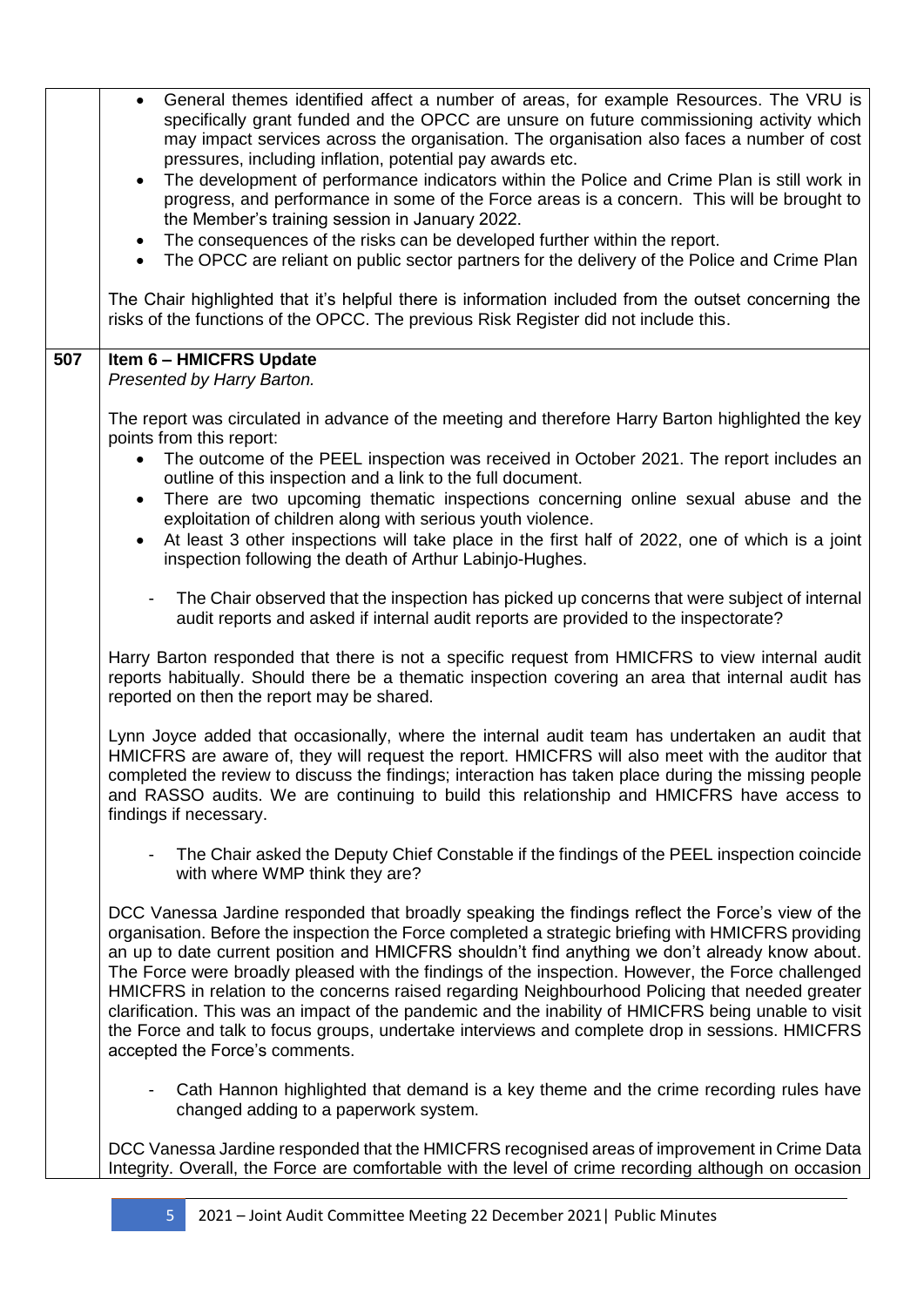|     | this isn't always at the benefit of the victim. The inspection revealed that the Force are not resourced<br>well enough to meet demand and the Chief Constable is in discussion with HMICFRS in relation this.                                                                                                                                                                                    |
|-----|---------------------------------------------------------------------------------------------------------------------------------------------------------------------------------------------------------------------------------------------------------------------------------------------------------------------------------------------------------------------------------------------------|
|     | Cath Hannon referred to the recommendation that investigating staff should undertake<br>training around vulnerability and asked how this will be delivered given the backlog for staff<br>training?                                                                                                                                                                                               |
|     | Harry Barton advised that not all the recommendations are specific to individual forces. HMICFRS<br>recognised the associated initiatives the Force have put into place, such as the THRIVE<br>assessments. There is a recovery plan for training in place that will run over the next 3-6 months<br>which is in line with the recommendations in PEEL for improving our investigative practices. |
|     | Cath Hannon advised it would be helpful for Members to receive further insight into what the<br>training recovery plan entails as it has a number of implications for the PEEL<br>recommendations.                                                                                                                                                                                                |
|     | The Chair responded that how to action each individual reference to training moving forward will be<br>discussed with Lynn Joyce outside of the Committee Meeting.                                                                                                                                                                                                                                |
|     | DCC Vanessa Jardine added that she will speak to Veronica Ejizu outside of the Committee Meeting<br>in relation to this being on the risk register and will report back to the next meeting. The Force are<br>aware of the training that staff require; due to the recent changes in government guidance around<br>coronavirus face to face training will again become difficult to deliver.      |
| 508 | Item 7 - Anti-Fraud Bribery and Corruption Annual Effectiveness Review                                                                                                                                                                                                                                                                                                                            |
|     | Presented by Mark Kenyon and Sam Ridding.                                                                                                                                                                                                                                                                                                                                                         |
|     | The report was circulated in advance of the meeting and therefore Mark Kenyon and Sam Ridding<br>highlighted the key points from this report:                                                                                                                                                                                                                                                     |
|     | A Committee role is to monitor the policies relating to fraud and corruption. Both the                                                                                                                                                                                                                                                                                                            |
|     | Commissioner and Chief Constable have zero-tolerance in this area.<br>The Committee have been updated on the areas of concern raised by Internal Audit during<br>$\bullet$                                                                                                                                                                                                                        |
|     | the year. Some areas of control were paused temporarily during the pandemic which internal<br>audit advised on in terms of compensating controls.                                                                                                                                                                                                                                                 |
|     | The National Fraud Initiative and data matching exercise identified overpayments of<br>£342,000, some of which is still being recovered.                                                                                                                                                                                                                                                          |
|     | The Force have attempted to use learning from previous years, including the use of key words<br>$\bullet$<br>within data to streamline searches to identify internal fraud.                                                                                                                                                                                                                       |
|     | The Force have reported 9 internal fraud cases within the 12-month period. 5 of these have<br>$\bullet$                                                                                                                                                                                                                                                                                           |
|     | been dealt with as no further action necessary. 4 are still ongoing and under investigation.<br>Business interests have not been subject to this report, although there have been 6 reports<br>relating to this. Such matters are dealt with as reflective learning and ensuring staff are aware                                                                                                  |
|     | of their role and responsibilities in relation to business interests.<br>In terms of corruption there are two matters of significant interest, including abuse of position<br>$\bullet$<br>for sexual purpose and disclosure of information.                                                                                                                                                      |
|     | Work has been completed around prevention and intervention – inputs are detailed to new<br>$\bullet$<br>recruits and members of staff. These are completed by members of the department to allow                                                                                                                                                                                                  |
|     | for questions and increased understanding.<br>Professional Standards publish a dilemma of the month, including concluded cases that are<br>$\bullet$                                                                                                                                                                                                                                              |
|     | anonymised. This allows staff to explore answers and understand cases.<br>Teams are reminded to use the annual integrity health check.<br>$\bullet$                                                                                                                                                                                                                                               |
|     | Good practice is recognised and shared with the organisation.<br>There are a number of policies that are being reviewed at present, including business interests                                                                                                                                                                                                                                  |
|     | and gift and hospitality.                                                                                                                                                                                                                                                                                                                                                                         |
|     |                                                                                                                                                                                                                                                                                                                                                                                                   |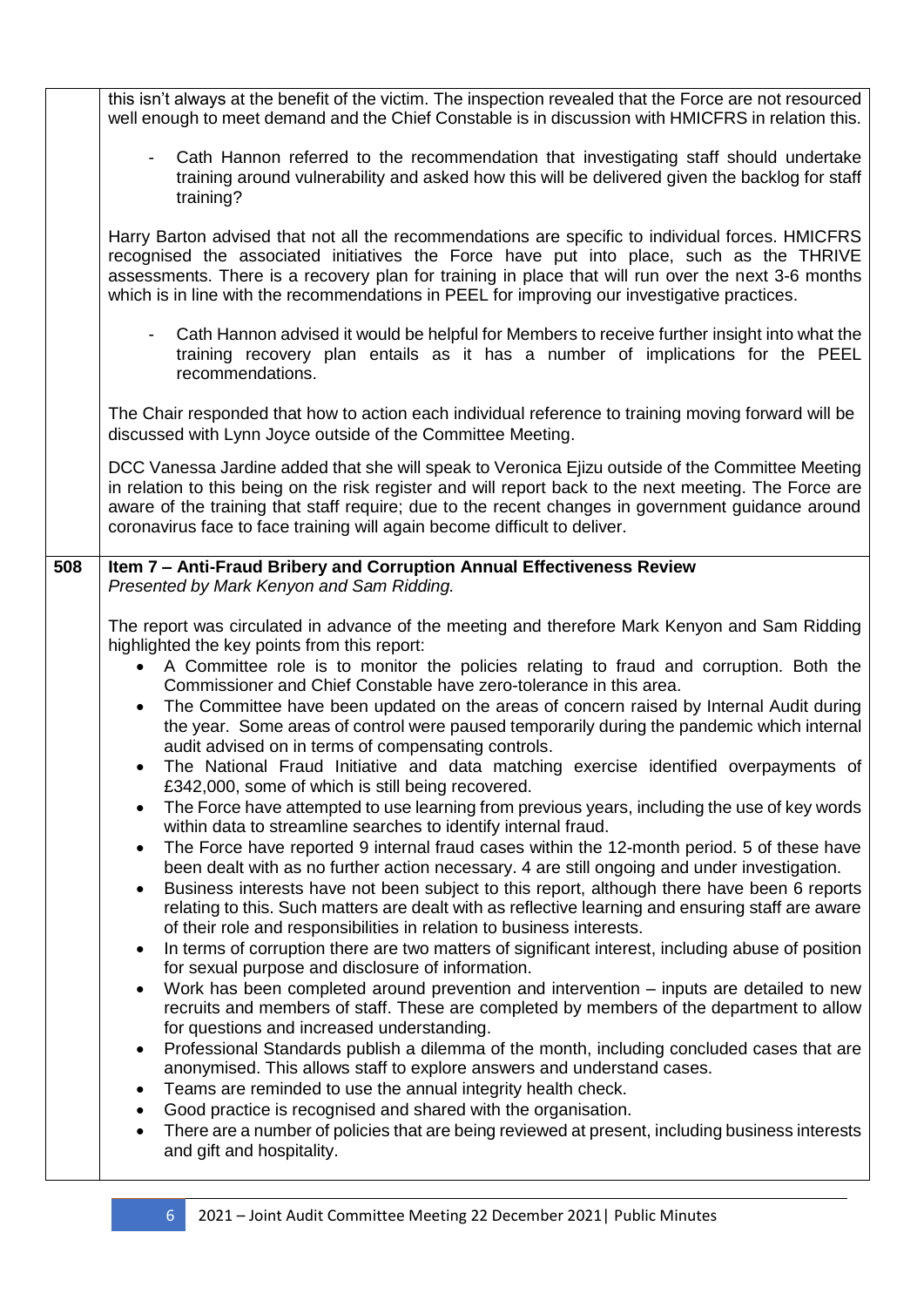|     | Cath Hannon referred to the table of allegations and abuse of overtime detailed within the<br>report, does this mean that no action was required because the investigation showed there<br>was no case to answer or because it couldn't be substantiated? In relation to the allegation<br>of an Inspector claiming overtime payments, Cath questioned if Inspectors are salaried and<br>if the system would allow for them to claim overtime.                                           |
|-----|------------------------------------------------------------------------------------------------------------------------------------------------------------------------------------------------------------------------------------------------------------------------------------------------------------------------------------------------------------------------------------------------------------------------------------------------------------------------------------------|
|     | Sam Ridding responded that the information has been explored and unsubstantiated, or where the<br>information is anonymous there is not enough information for the Force to complete an investigation<br>into these matters. In relation to the allegation of an Inspector claiming overtime, Inspectors are not<br>entitled to overtime. This instead related to the time worked over and above their hours, so it was<br>overtime in terms of time owing.                              |
|     | - Cath Hannon highlighted the case of a staff member providing property to another person<br>and asked for some context and if an update could be provided.                                                                                                                                                                                                                                                                                                                              |
|     | Sam Ridding advised that this matter is still ongoing and therefore she cannot provide a full update.<br>It was suggested the case involved the sale of police uniform and Sam confirmed that this is not the<br>case and does not involve the sale of police uniform and is instead the use of the purchasing system<br>to purchase items that the individual was not entitled to. As soon as the case has been concluded<br>the relevant information can be shared with the Committee. |
|     | Richard Hollands questioned if there are controls in place in correlation with access rights<br>to the purchasing system and if power to purchase is proportionate to roles and functions?                                                                                                                                                                                                                                                                                               |
|     | Lynn Joyce responded that there are segregation of duty controls within the system against ordering<br>and invoicing. If orders are above contract standing order limits, approval is needed. It is unknown if<br>the individual in this case has breached this.                                                                                                                                                                                                                         |
|     | Neil Chamberlain added that individuals have access to order against their own budget. This<br>governance exists within the police uniform ordering system. A police officer in a certain role only has<br>access to goods that are required for their duty.                                                                                                                                                                                                                             |
| 509 | Item 8 - Corporate Governance Framework<br>Presented by Mark Kenyon.                                                                                                                                                                                                                                                                                                                                                                                                                     |
|     | The report was circulated in advance of the meeting and therefore Mark Kenyon highlighted the key<br>points from this report:                                                                                                                                                                                                                                                                                                                                                            |
|     | The framework is the scheme of governance between the Chief Constable and Commissioner<br>regarding how they operate on a day to day basis.                                                                                                                                                                                                                                                                                                                                              |
|     | This has been through a detailed officer review from senior members within the Force and the<br>$\bullet$<br>OPCC.                                                                                                                                                                                                                                                                                                                                                                       |
|     | There has not been any fundamental change comparing this year to last. The £1m threshold<br>requiring PCC decision has been made clearer.<br>The revised scheme will be subject to a PCC decision.<br>$\bullet$                                                                                                                                                                                                                                                                          |
|     | The Chair advised that the Committee have explored the theme of shared learning which is touched<br>on in the framework. This is an area we can aim to explore in practice moving forward.                                                                                                                                                                                                                                                                                               |
| 510 | Item 9 - Public Sector Audit Appointments<br>Presented by Mark Kenyon.                                                                                                                                                                                                                                                                                                                                                                                                                   |
|     | The report was circulated in advance of the meeting and therefore Mark Kenyon highlighted the key<br>points from this report:                                                                                                                                                                                                                                                                                                                                                            |
|     | The report provides an update in terms of the procurement of external audit services.                                                                                                                                                                                                                                                                                                                                                                                                    |
|     | We currently procure Grant Thornton through Public Sector Audit Appointments which offers<br>a collaborative approach to procuring external audit services.                                                                                                                                                                                                                                                                                                                              |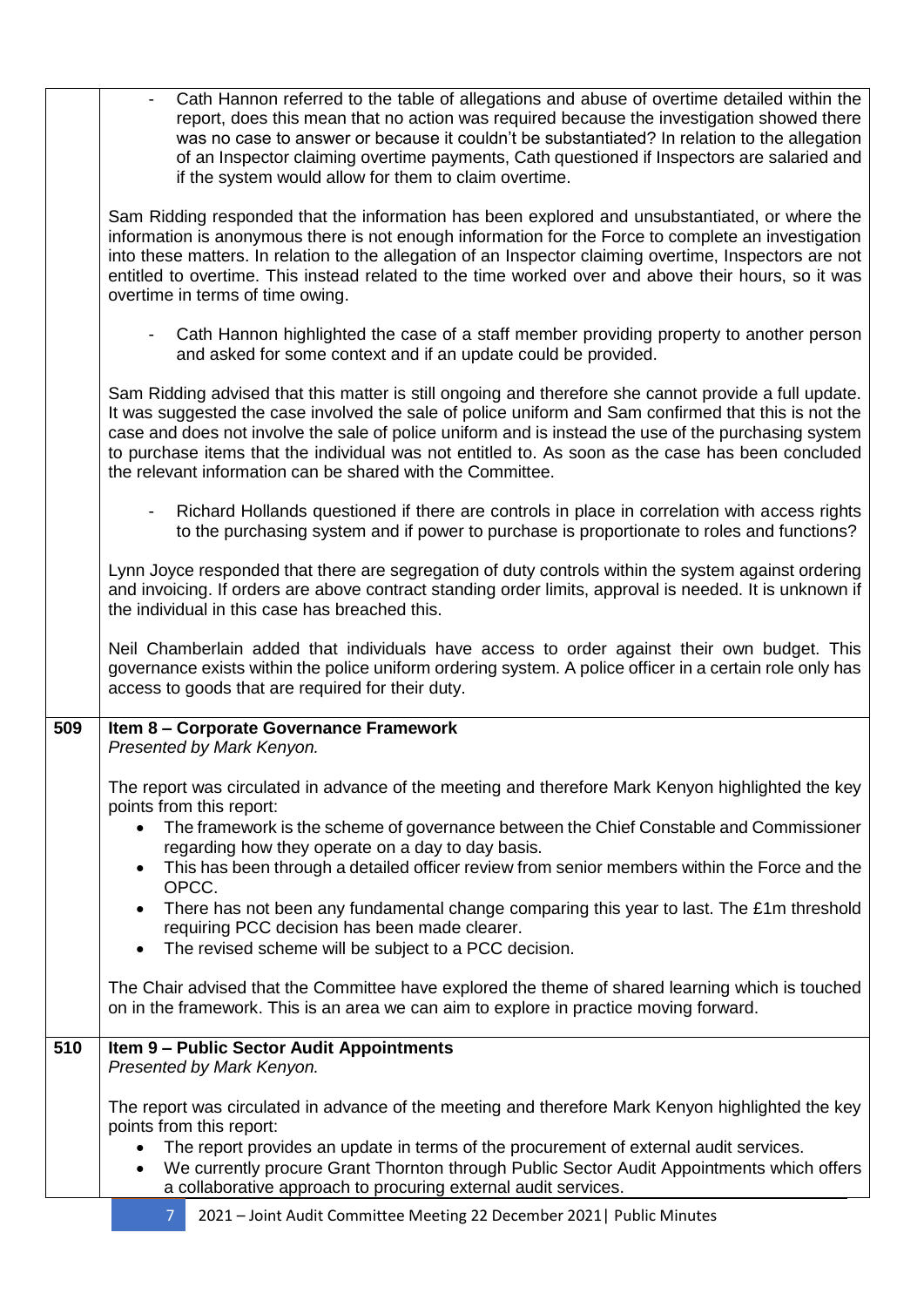|     | We have been asked to sign up to an arrangement for a five-year period starting 2023/24.<br>$\bullet$<br>The recommendation is to sign up to the PSAA arrangement, which will need to be completed<br>before March 2022.                                                                                                                                                                                                                                                                                                                                                                                            |
|-----|---------------------------------------------------------------------------------------------------------------------------------------------------------------------------------------------------------------------------------------------------------------------------------------------------------------------------------------------------------------------------------------------------------------------------------------------------------------------------------------------------------------------------------------------------------------------------------------------------------------------|
|     | The external audit market has been turbulent over the recent years, highlighting issues around<br>$\bullet$<br>capability and quality. It is anticipated that fees will go up in future years.                                                                                                                                                                                                                                                                                                                                                                                                                      |
|     | There are not many organisations that procure external audit outside the PSAA arrangement.<br>$\bullet$                                                                                                                                                                                                                                                                                                                                                                                                                                                                                                             |
|     | The Chair advised that previously the Committee supported the view for joint action. The<br>$\overline{\phantom{a}}$<br>Chair has attended national meetings and referred to the previous contracts being too<br>successful at driving costs down and a number of the firms providing the contracts had done<br>so on the basis of assumptions of using cheaper labour. A lot of organisations did not receive<br>the service they have paid for. This didn't affect us in the same way, but are we satisfied<br>that PSAA can do the right level of due diligence on the firms bidding to deliver what we<br>need? |
|     | Mark Kenyon responded that PSAA have learnt a lot over the last few years. We have focused on<br>the cost element of this, however we have also considered and developed the audit profession in<br>terms of quality and corporate failure. PSAA have learnt from previous issues and factored this into<br>the valuation of contracts in the bidding stage.                                                                                                                                                                                                                                                        |
|     | Richard Hollands asked if the rotation of external auditors is a requirement for public<br>sector organisations.                                                                                                                                                                                                                                                                                                                                                                                                                                                                                                    |
|     | Mark Kenyon responded that unfortunately we cannot find a definite answer to this. We are aware of<br>a rotation system within the firms themselves to ensure there is independence within such<br>relationships.                                                                                                                                                                                                                                                                                                                                                                                                   |
|     | Members confirmed they were happy to support the use of PSAA for procurement and to act in<br>cooperation with other bodies.                                                                                                                                                                                                                                                                                                                                                                                                                                                                                        |
| 511 | Item 10 - Internal Audit Update<br>Presented by Lynn Joyce.                                                                                                                                                                                                                                                                                                                                                                                                                                                                                                                                                         |
|     | The report was circulated in advance of the meeting and therefore Lynn Joyce highlighted the key<br>points from this report:                                                                                                                                                                                                                                                                                                                                                                                                                                                                                        |
|     | 4 audits have been finalised since the previous Committee Meeting.<br>6 audits are in draft awaiting management comments.                                                                                                                                                                                                                                                                                                                                                                                                                                                                                           |
|     | Recommendations from 37 audits have been followed up during the year showing an 81%<br>$\bullet$<br>implementation rate.                                                                                                                                                                                                                                                                                                                                                                                                                                                                                            |
|     | The list of outstanding recommendations detailed in Appendix 4 is reducing, demonstrating<br>$\bullet$<br>positive movement and that significant recommendations are starting to be addressed.<br>In terms of the internal audit team's performance, we have completed 50% of the audit plan.<br>$\bullet$<br>We have taken the opportunity to revise the plan due to changes in risk. As a result, two audits<br>$\bullet$                                                                                                                                                                                         |
|     | were taken out of the plan and one included relating to Commonwealth Games resources.<br>The external assessment of internal audit is looking to take place at the end of June 2022.<br>$\bullet$<br>Members may be contacted to input into this exercise.                                                                                                                                                                                                                                                                                                                                                          |
|     | There were two limited opinions given relating to management of suspects and victim<br>$\bullet$<br>satisfaction.                                                                                                                                                                                                                                                                                                                                                                                                                                                                                                   |
|     | There are similarities in these audits in terms of record keeping with Connect, which was<br>$\bullet$<br>implemented in April 2021. This is largely a legacy issue from the previous system. The Force<br>are running proactive exercises to address this.                                                                                                                                                                                                                                                                                                                                                         |
|     | Cath Hannon highlighted the issues concerning supervisory reviews and the high<br>importance regarding decision making around suspects and the demand on officers. How<br>will the Force ensure officers have time to complete these reviews?                                                                                                                                                                                                                                                                                                                                                                       |